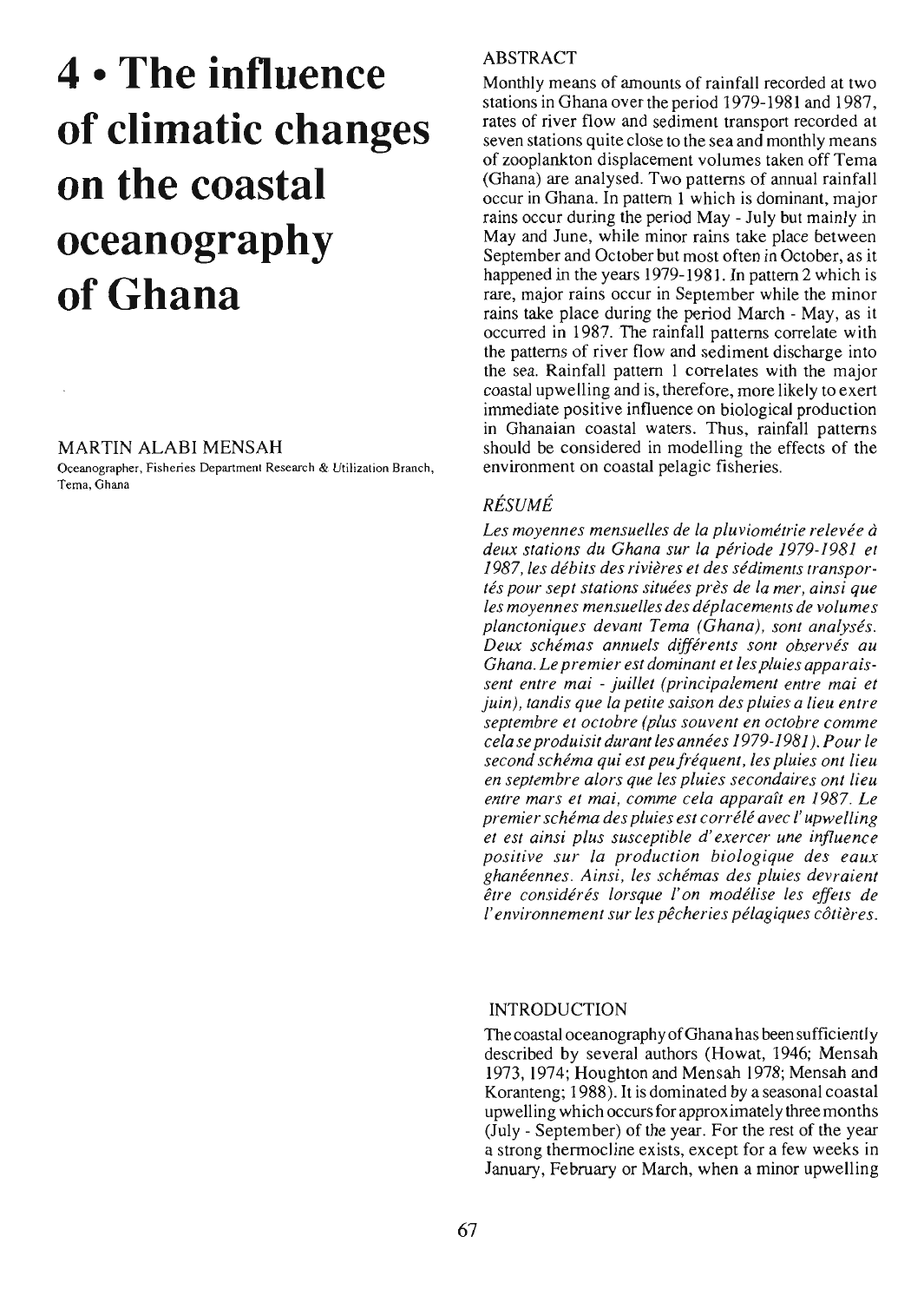occurs. This thermocline fluctuates in depth between 10 and 40 metres.

Several authors have also described the linkage between the Ghanaian coastal oceanography and abundance and availability of the coastal pelagic stocks especially, *Sardinella aurita.* Among these authors are Mensah (1973); Ofori-Adu (1975, 1977); FRU/ORSTOM (1976); Houghton and Mensah (1978); and Mensah and Koranteng (1988).

Until the near-collapse of the sardinella stocks in 1972 due to overfishing of the adult stocks, the relationship between the *Sardinella* landings, plankton production and upwelling indices has been linear and positively correlated. This relationship has broken down since 1973, though the linearrelationship has been maintained between upwelling index and plankton production.

The mechanism of the coastal upwelling has been the subject of research by several authors (Ingham, 1970; Pople and Mensah, 1971; Houghton, 1976; Bakun, 1978; Houghton and Mensah, 1978; Adamec and O'Brien *et al.,* 1978; Clarke, 1978; Philander, 1979; Citeau, Piton and Voituriez, 1981; Picaut, 1983; Houghton, 1983). In summary, the driving force for the Ghanaian coastal upwelling is non-local and not related to the local wind force. The current prevailing view is thatlow frequency waves observed overthe shelfand on the equator in the Gulf of Guinea may provide a nonlocal driving mechanism for this coastal upwelling.

Very little work has been done on relating the abundance and availability of coastal pelagic fish stocksto the local climatic factors. Using river f10w data recorded in 1vory Coastsince 1966, Binet (1982) hasrelated *theSardinella aurita* fishery of Ivory Coast and Ghana to coastal oceanography and climaticchanges. This paperdescribes the correlation between the patterns of rainfall, river discharge and sediment transport into the sea, zooplankton production and the sort of relationship it may have with the Ghanaian coastal fisheries.

#### THE DATA

Three series of data have been used: (a) amounts of rainfall; (b) rates of river flow and sediment discharges into the sea; (c) quantities of zooplankton.

*Rainfall data:* These were monthly means of amounts ofrainfall recorded at two stations (Axim and Saltpond) on the coast for the period 1979-1981 and 1987 by the Meteorological Services Department of Ghana. They are presented in table 1 and figure 1. These data were selected from data available for eight stations on the coast during 12 years when rainfall data were regularly available within the 1971-1987 period (tab. 1 and 2).

*River discharges and sediment transport:* These data records of rates of river flow and sediment transport into the sea were taken by the Water Resources Research Institute of Ghana. They were recorded at seven stations quite close to the sea (fig. 2) and for the period 1987- 1988 (tab. 3 and fig. 3).

*Fluctuations in zooplankton abundance during the period* 1973-1977: Monthly means of zooplankton displacement volumes in ml/lOOO litres of sea water taken on the continental shelf along a transect off Tema were used. The gear used in collecting the zooplankton was ICITA net operated step-obliquely from approximately 8-32 metres to the surface. These data are presented in figure 4 and table 4.

#### OBSERVED PATIERNS

#### *Patterns* of rainfall

The two stations (Axim and Saltpond) and the period 1979-1981 and 1987, were chosen in order to illustrate the patterns of rainfall and any changes in the patterns (fig. l, tab. 1). For every month there is sorne amount of rainfall in one part of the country or the other. The amounts of rainfall vary from month to month producing two main peaks - major and minor. The timing of the peaks also varies. The major peaks *accur* between May and July while the minorpeaks occur between September and October in sorne years such as in 1979-1981 but in other years such as 1987 the major peaks occur in September while the minor peaks occur between March and May. Further examination of the data for the eight stations and the 12-year period (tab. 1 and 2) showed that the major peaks occurred more commonly between May and July than in September or November. In fact, for the 12-year period, the major rainfall peaks occurred in September or November in only 1975 and 1987.

*Patterns ofriver discharges and sediment transport* Since there are no data available on river discharges and sediment transport for the period 1979-1981, patterns of river discharges and sediment transport cannot be described for that period.

*River discharge patterns in* 1987-1988: At five of the sampling stations (Jumoro, Dominase, Beposo/Daboasi, Okyereko and Ekotsi) in 1987, the rates of river flow reached their major peaks in October while at the remaining two sampling stations (Mankesim and Todizenu) the major peaks were reached in September (fig. 3, tab. 3). There were hardly any minor peaks except at two stations, Dominase and Todizenu, where the minorpeaks occurred in March and July respectively. ln 1988, three stations(Dominase, Mankesim and Ekotsi) registered major peaks in October, one station (1umoro) in September, another station (Todizenu) in June; there was no identifiable major peak at one station, Okyereko, while no recording was made at the seventh station (Beposo/Daboasi). A weak minor peak was observed at only one station - Dominase-in June.

*Sediment transport patterns in* 1987-1988: Five of the sampling stations (1umoro, Dominase, Beposo/ Daboasi, Okyerekoand Ekotsi) registered peak sediment loads in October of 1987 (fig. 3, tab. 3); the other two stations (Mankesim and Todizenu) recorded peaks in September. The timing of occurrence of minor peaks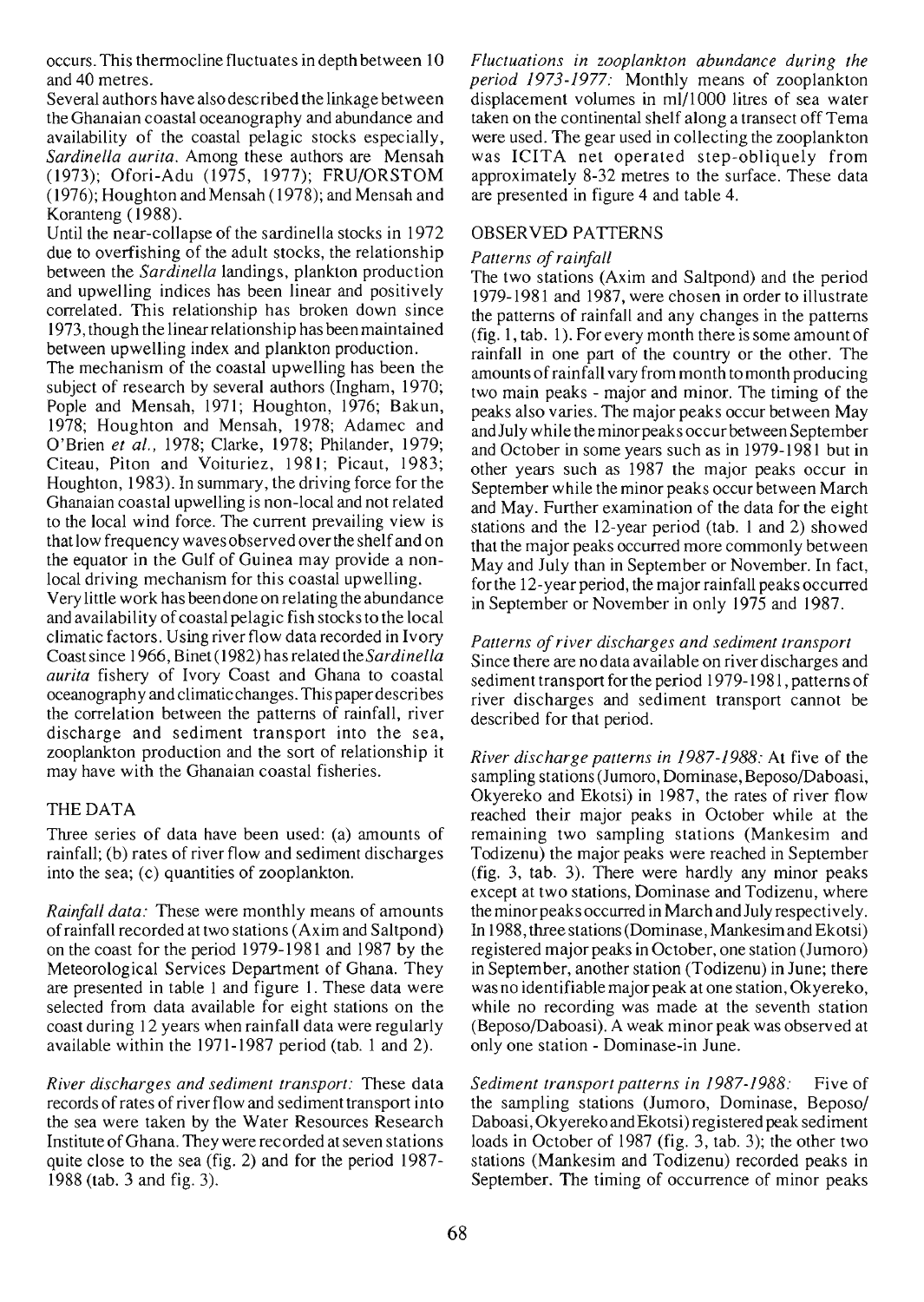### Fig. 1

Rainfall pattern at Axim 1979-1981 (a); rainfall pattern at Saltpond 1979-1981 (b); mean rainfall at Axim and Saltpond 1979-1981 (c); rainfall pattern al Axim and Saltpond 1987 (d).

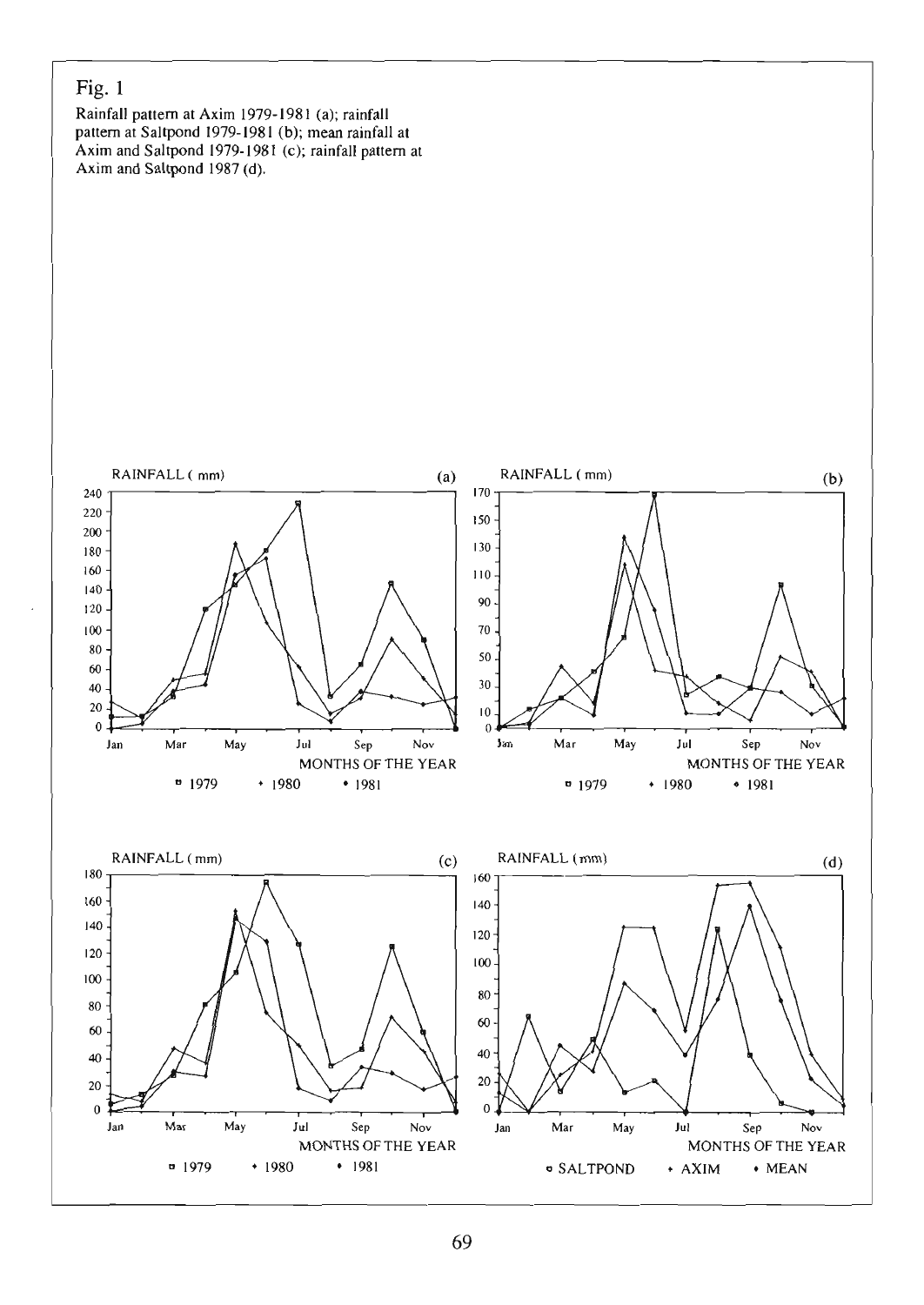

was rather variable, taking place ei ther in April or May orJuly. The situation was more variable in 1988. Major peak transport of sediment load occurred in April at one station (Todizenu); in May at one station (Dominase); in June at one station (Okyereko); in September at another station (Jumoro) and in October at two stations (Mankesim and Ekotsi) (fig. 3, tab. 3). Five weak minor peaks were observed - three occurred in June (Jumoro, Mankesim and Ekotsi) while the remaining two occurred in October (Dominase and Okyereko).

#### *ZooplanklOn production pallerns*

The period 1973 - 1977 was selected to illustrate the effect of rainfall patterns on zooplankton production because there were sufficient zooplankton data available during the period. Despite the lack of zooplankton data during August 1976 (fig. 4), it shows clearly that during the period 1973 - 1977, peak of zooplankton production occurred during the three-month period- July - September, especially in September in 1973, 1975 and 1977. For the rest of the year, zooplankton production was minimal.

### DISCUSSION

Correlation between the patterns of rainfall, river discharge and sediment transport and zooplankton production.

The results show that two main patterns of rainfall occur in Ghana; one pattern is more common than the

other. In pattern 1, the more cornmon pattern, major rainfall takes place generally during May and July but mainly during May and June and the minor rainfall occurs between September and October but most often in October. This pattern of rainfall took place during the period 1979-1981 (fig. 1) and in ail years during the period J971- 1987 except in 1975 and 1987. In pattern 2, major rainfall takes place during September and November while the minor rainfall occurs between March and May, as occurred in 1987 (fig. Id). and also in 1975 (tab. 2). The pattern of rainfall in J987 (pattern 2) is very consistent with the pattern of river flow and sediment transport into the sea in 1987. The river flow pattern in 1988, 10 a large extent, is consistent with the pattern in J987, though the transport pattern is rather variable in 1988. Analysis of rainfall data for 1988, whenever available, will explain the situation more clearly. Based on the results of the J987 data anaJysis, even though there are no river discharge and sediment transport data available for the years 1979-198 l, one could fairly assume, that the patterns of river discharge and sediment transport would be consistent with rainfall pattern 1.

It is generally known that nutrients and other chemical elements that are used in the process of photosynthesis in the sea are replenished from land sources through river run off as a result of rains. Where a nutrient element is a limiting factor in photosynthesis, its depletion in the sea will limit photosynlhesis and consequently limit phytoplankton and zooplankton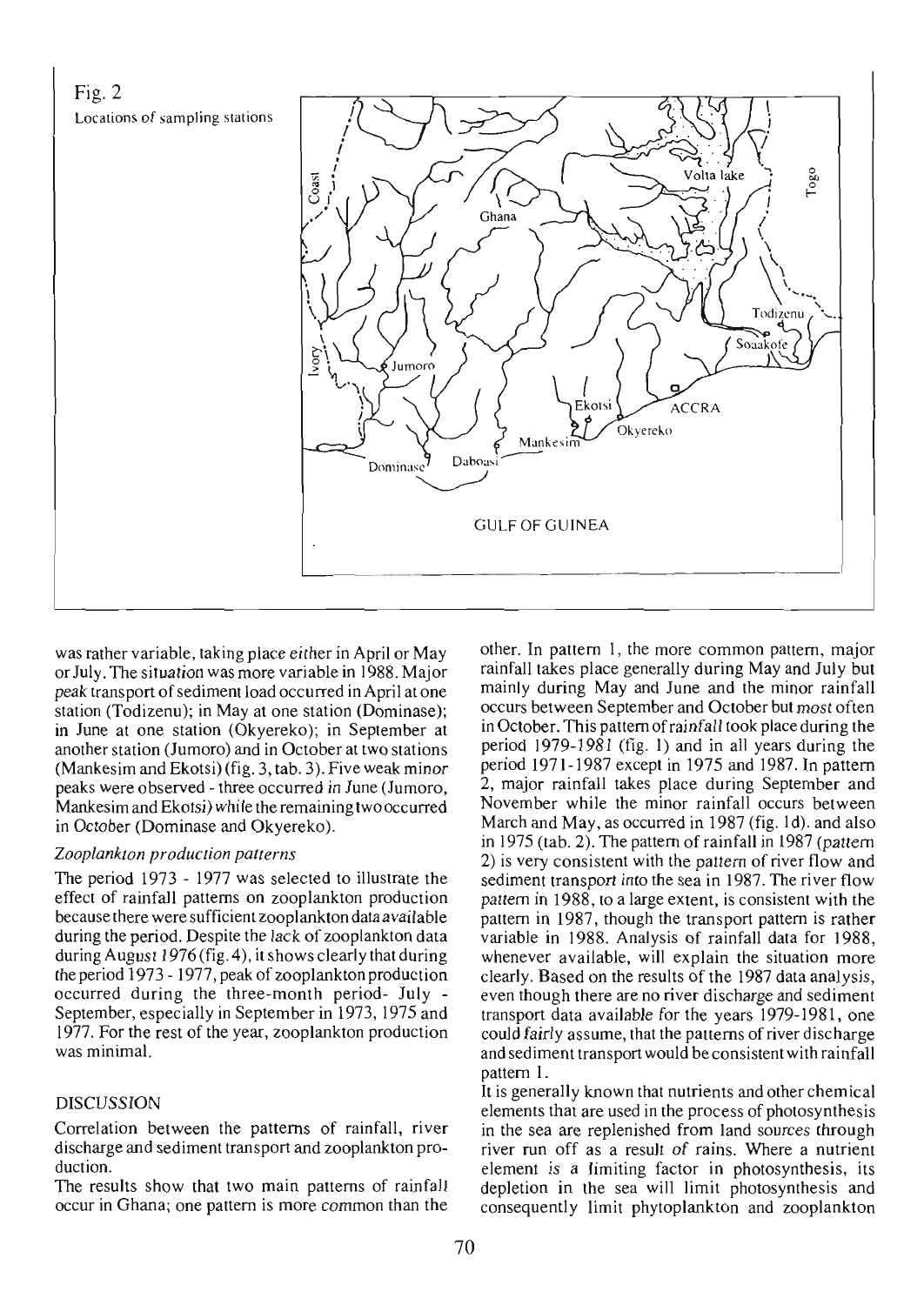### Fig. Discharge and sediment transport

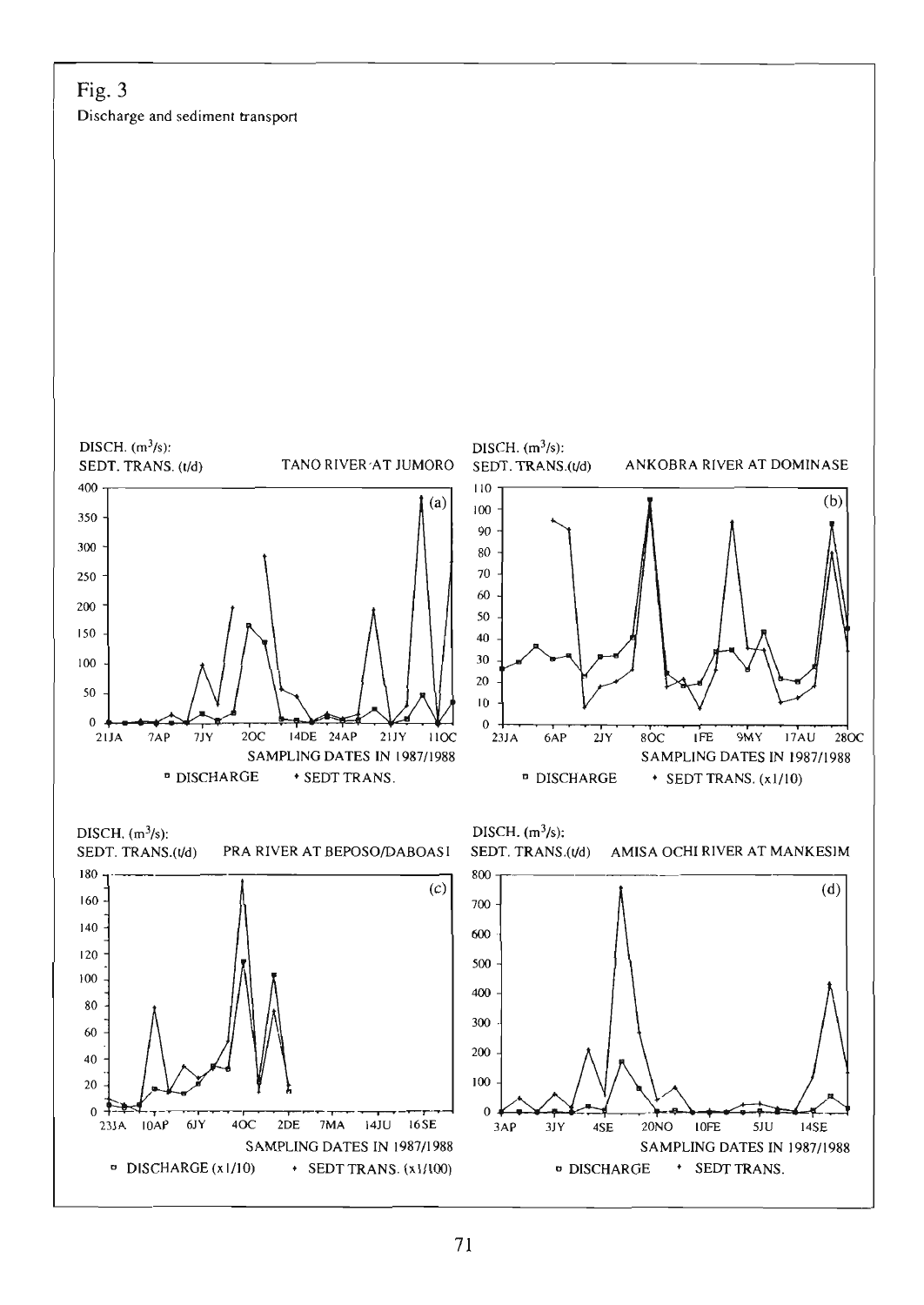

### 72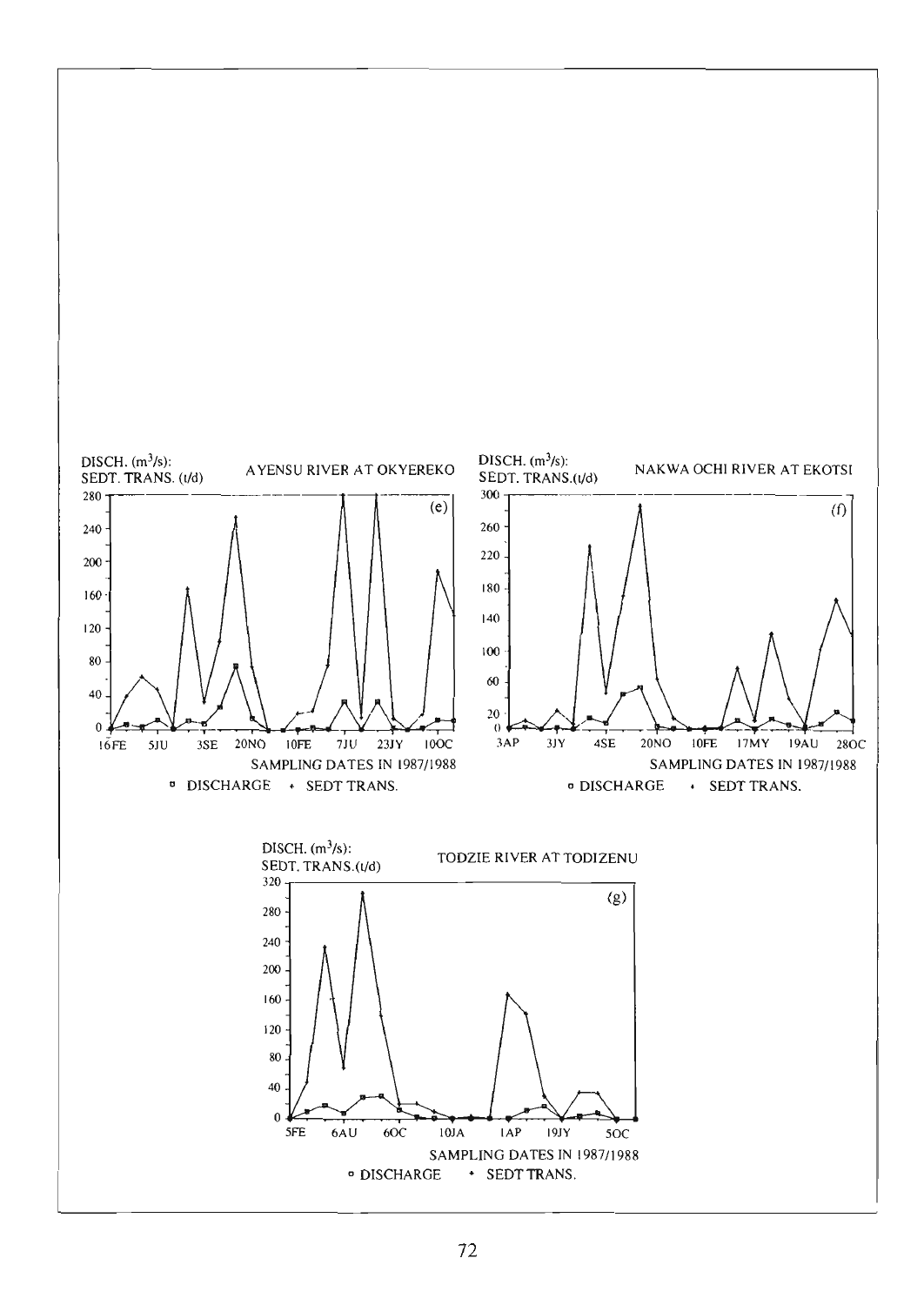Fig. 4 Monthly mean zooplankton



production and hence fish larval survival, no matter how excellent the upwelling is in a particular year. The annual major coastal upwelling in Ghana takes place during July, August and September, and so, considering the dominant rainfall pattern (pattern 1), the major coastal upwelling is always preceded by the major rains except in 1975 and 1987 when the major upwelling was preceded by the minor rains (rainfall pattern 2). However, the pattern of zooplankton production in 1975 was the same as in the other years when the majorcoastal upwelling was preceded by the major rains (fig. 4). Thus, the one year with adifferent rainfall pattern from the four years with other rainfall pattern did not adversely affect zooplankton production during the major upwelling.

The timing of the rainfall patterns is very important in the Ghanaian coastal pelagie fisheries, especially the *Sardinella aurita* fishery. The S. *aurita* fishery is described, in detail (see Binet, 1982; Koranteng in this volume). The fishery is seasonal and it takes place mainly during the three months period of July - September. For the rest of the year there may be few sporadic landings especially during the period January - March. The two periods mentioned coincide with the major coastal upwelling and the minor coastal upwelling respectively. Il is during the upwellings that the nutrients brought into the sea as a result of the rains are utilised in the process of photosynthesis to provide food for the coastal pelagie fish stocks. Thus, rainfall pattern 1 gives an almost immediate positive

effect on the success of the S. *aurita* fishery while the effect of rainfall pattern 2 may not be felt if it occurred only once in a number of successive years with rainfall pattern 1. Patterns ofrainfall and their timing in relation to the occurrence of the coastal upwelling should be considered when modelling theeffectoftheenvironment on coastal pelagie fisheries. It is important to mention an observation made in Ghana in 1968. In that year, the rains were exceptionally heavy and extended from June to late August. In that year, the major upwelling was the poorest and coastal pelagie catches, especiallyS. *aurita,* were correspondingly very poor. It should, therefore, be noted that the timing of the end of the peak rainfall is important in reaping the benefits of the positive correlation between the rainfall pattern, riverdischarge sediment transport and zooplankton production.

#### **CONCLUSION**

It is concluded that patterns of rainfall correlate with the rates of river flow and sediment discharge into the sea. Rainfall pattern 1 correlates with the major coastal upwelling and so it influences high zooplankton production during the upwelling. The sediments replenish the nutrients consumed in photosynthesis which provides food for fishes. Thus, rainfall patterns are important climatic changes which affect coastal pelagic fisheries.

#### BIBLIOGRAPHY

• Adamec, D. and J.J. O'Brien. 1978. The seasonal upwelling in the Gulf of Guinea due to remote forcing. J. Phys. Oceanogr., 8: 1050-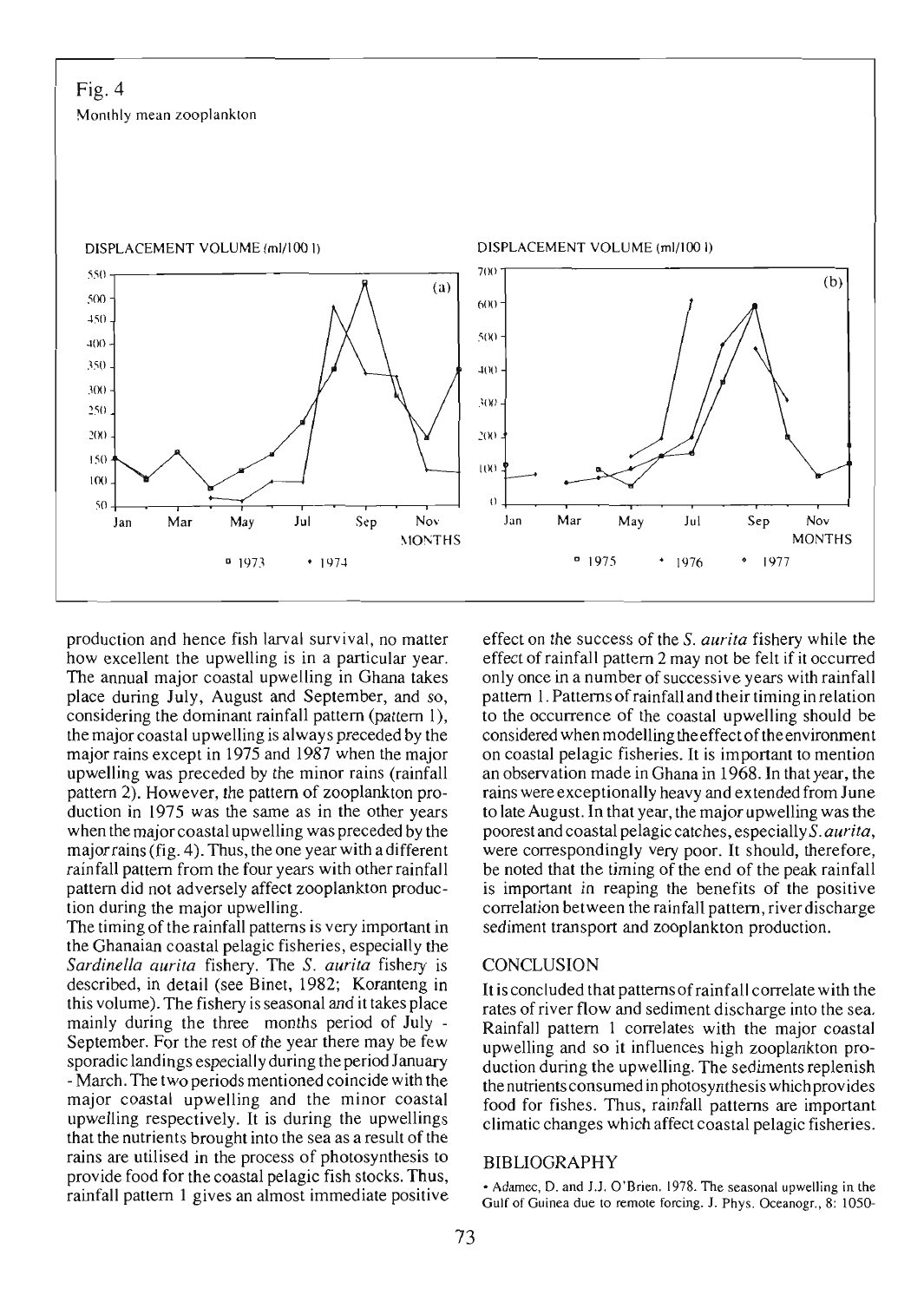#### 1060.

• Bakun, A. 1978. Guinea Current upwelling. Nature; (271): 147-150.

• Binet. D. 1982. Influence des variations climatiques sur la pêcherie *desSardinella aurira* ivoiro-ghanéennes: relation sécheresse-surpêche. Oceanol. Acta, 5 (4): 443-452.

• Citeau J., Piton B. and B. Voituriez. 1981. Remote sensing of the upwelling season in the Eastern Tropical Atlantic ocean. *In* J.P. McCreary. D.W. Moore and J.M. Witte (eds.), Recent Progress in Equatorial Oceanography: Report of the final meeting of SCOR working group 47 in Venice (Italie) April 27-30: 283-295.

•Clarke, A.1. 1978. On thegeneration ofthe seasonal coastal upwelling in the Gulf of Guinea. 1. Geophys. Res., 84: 3743-3751.

• FRU/ORSTOM. 1976. Rapport du groupe de travail sur S. *aurira* des côtes ivoiro-ghanéennes. Fishery Research Unit Tema; Centre de Recherches Oceanographiques Abidjan; Office de la Recherche Scientifique et Technique Outre-Mer.

• Houghton, R.W. 1976. Circulation and hydrographie structure over the Ghana continental shelf during the 1974 upwelling. J. Phys. Oceanogr. 6 (6): 909-924.

• Houghton, R.W. 1983. Seasonal variation of the subsurface thermal structure in the Gulf of Guinea. J. Phys. Oceanogr., 13 (II): 2070- 2081.

• Houghton, R.W. and Mensah M.A. 1978. Physical aspects and biological consequences of Ghanaian coastal upwelling. In Upwelling Ecosystems R. Boje and M. Tomczak (eds), pp 167-180.

• Howat, G.R. 1946. Report on Fisheries Development for the year 1946. Osu Fisheries Station, Accra.

• Ingham, M.C. 1970. Coastal upwelling in the Northwestern of Gulf of Guinea. Bull. Mar. Sei., 20: 2-34.

• Mensah, M.A. 1973. The marine environmenr and fish production in Ghanaian waters. ln the Ghana Fishing Industry published by the Fishery Research Unit Tema, 25-41.

•Mensah M.A. 1974. The occurrence ofthe marinecopepod *Ca/anoides carinarus* in Ghanaian waters. Ghana J. Sei., 14 (2): 147-166.

• Mensah, M.A. and Koranteng, K.A. 1988. A review of the oceanography and fisheries resources in the coastal waters of Ghana, 1981-1986. Mar. Fish. Res. Rep. N°8, Fishery Research Unit, 35p.

• O'Brien J.1., D. Adamecand D.W. Moore. 1978. A simple model of equatorial upwelling in the Gulf of Guinea. Geophys. Res. Lett., 5: 641-644.

• Ofori-Adu, D.W. 1975. Beach hydrography and the inshore fishery of Ghana for the period 1968-71. Mar. Fish Res. Rep., (5): 56p.

• Ofori-Adu, D. W. 1977. The occurrence of Ihermoclines and the significance of thermocline depth variations to the surface schooling fishes. Mar. Fish. Res. Rep., (6): 5Op.

• Philander, S.G.H. 1981. The response of Equatorial oceans 10 a relaxation of the trade winds. J. Phys. Oceanogr., II: 176-189.

• Picaut, J. 1983. Propagation of the seasonal upwelling in the Eastern Equatorial Atlantic. J. Phys. Oceanogr., 13 (1): 18-37.

• Pople, W and Mensah M.A. 1971. Evaporation as the upwelling mechanism in Ghanaian coastal waters. Nature Physical Science, 234 (44): 18-20.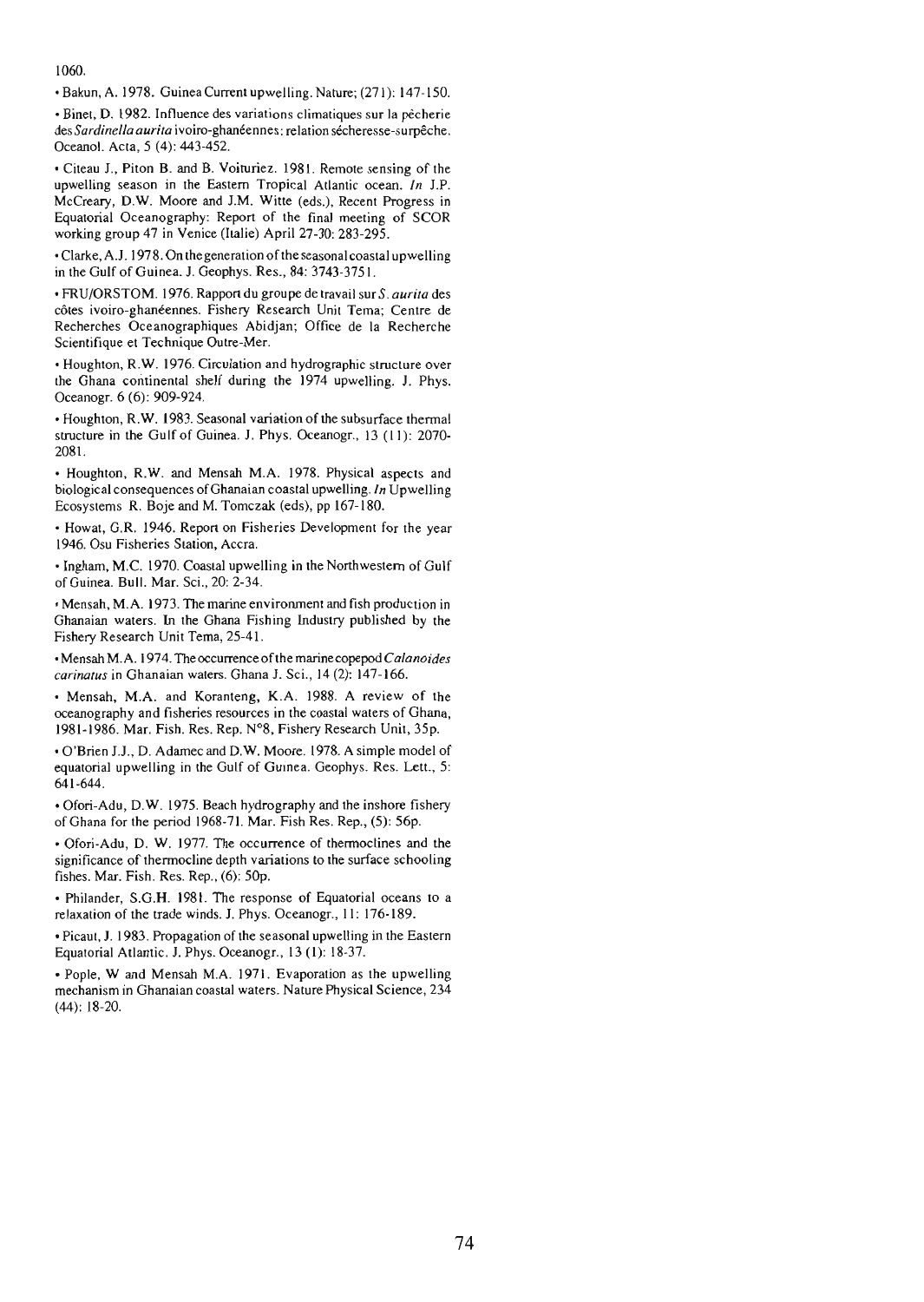### Table 1

Monthly mean rainfall (mm) 1979-81 and 1987 Source: Meteorological Services Department, Ghana.

| 1979        | Jan              | Feb              | Mar              | Apr   | May                 | Jun          | Jul   | Aug   | Sep                  | Oct    | Nov    | Dec              |
|-------------|------------------|------------------|------------------|-------|---------------------|--------------|-------|-------|----------------------|--------|--------|------------------|
| Ada         | 0,83             | $\boldsymbol{0}$ | 14,17            | 26,1  | 54,47 103,7         |              | 4,4   | 5,7   | 10,23                | 61,07  | 16,67  | $\boldsymbol{0}$ |
| Ассга       | $\mathbf{0}$     | $\boldsymbol{0}$ | 17               | 13    | 55                  | 85,4         | 17,2  | 18,63 | 26,17                | 57,9   | 20,13  | $\boldsymbol{0}$ |
| Saltpond    | 0                | 13,7             | 21,97            | 41,63 | 65,93 167,9         |              | 24,77 | 37,67 | 29,17                | 103,77 | 31,33  | 1,17             |
| Cape Coast  | 5,1              | 4,9              | 32,23            | 50,33 | 92,03 155,3         |              | 44,75 | 20,47 | 54,1                 | 67,33  | 52,3   | 5,83             |
| Komenda     | $\boldsymbol{0}$ | 39,1             | 8,9              |       |                     |              | 63,5  | 31,4  | 24,1                 | 74,47  | 38,73  | 12,87            |
| Takoradi    | 0,43             | 3,8              | 41,23            | 31,43 | 67,7                | 147,23       | 69,65 | 18,23 | 72,4                 | 57,5   | 47,17  | 15,9             |
| Axim        | 12,3             | 12,97            |                  |       | 33,37 121,07 145,77 | 180,87 229,4 |       | 33,2  | 65,7                 | 147,57 | 90,33  | $\boldsymbol{0}$ |
| Half Assini | 0,27             | $\mathbf{0}$     | $\mathbf{0}$     | 46,9  |                     | 125,6        | 86,23 |       |                      |        | 90,47  | $\boldsymbol{0}$ |
| 1980        | Jan              | Feb              | Mar              | Apr   | May                 | Jun          | Jul   | Aug   | Sep                  | Oct    | Nov    | Dec              |
| Ada         | $\bf{0}$         | 13,87            | 8,23             | 38,2  | 61,27               | 37,43        | 1,63  | 11,57 | 10,9                 | 22,4   | 16,53  | 3,73             |
| Accra       | 0                | 1,77             | 14,83            | 60,37 | 81,67               | 55,73        | 23,7  | 19,97 | 32,67                | 25,33  | 15,13  | 2,43             |
| Saltpond    | 0,13             | 4,17             | 45,25            |       | 18,53 118,3         | 42,17        | 37,97 | 18,05 | 5,9                  | 52,23  | 41,63  | 0,27             |
| Cape Coast  | 4,57             | 1,13             | 18,9             |       | 23,07 115,57        | 55,37        | 36,97 | 28,45 | 24,43                | 46,07  | 24,57  |                  |
| Komenda     | 1,6              |                  | 11,4             | 61,3  |                     | 26,9         | 29,8  |       | 85,2                 | 47     |        |                  |
| Takoradi    | 0,1              | 0,9              | 13,6             |       | 76,37 160,23        | 36,83        | 69,97 | 24,7  | 15,43                | 39,93  | 49     | $\mathbf{0}$     |
| Axim        | 27,6             | 11,27            | 50,73            | 56,3  | 187,4               | 108,03       | 62,83 | 15,7  | 31,7                 | 91,93  | 51,4   | 14,87            |
| Half Assini | 2,87             | 5,97             |                  |       | 27,77 144,2         | 127,97       | 16,33 |       |                      | 98,7   | 60,77  |                  |
| 1981        | Jan              | Feb              | Mar              | Apr   | May                 | Jun          | Jul   | Aug   | Sep                  | Oct    | Nov    | Dec              |
| Ada         | 0,37             | 6,43             | 21,23            | 9,1   | 52,13               | 58,07        | 73,2  | 10,07 | 18,7                 | 24,8   | 4,93   | 0,77             |
| Accra       | 0,67             | 3,8              | 13,1             | 7,8   | 46,73               | 48,2         | 27,93 | 18,97 | 32,93                | 22,67  | 4,07   | 0,1              |
| Saltpond    | 1,63             | 2,47             | 22,17            | 9,7   | 138                 | 85,37        | 11,2  | 10,33 | 29,53                | 26,43  | 10,73  | 21,77            |
| Cape Coast  |                  |                  |                  |       |                     |              |       |       | 21,47                |        | 15,17  |                  |
| Komenda     |                  |                  |                  |       |                     | 98,37        |       |       | 18,73                | 21,93  | 20,77  | 10,17            |
| Takoradi    | 13,67            | 4                | 22,2             | 43,87 |                     | 118,17       | 16,63 | 7,83  | 24,37                | 28,27  | 11,63  | 9                |
| Axim        | 0,1              | 5,67             | 39,13            |       | 45,03 155,63        | 172,5        | 25,63 | 7,87  | 38,63                | 33,5   | 24,97  | 32,23            |
| Half Assini |                  |                  | 57,63            |       | 231,33 363,6        |              |       | 16,5  |                      |        |        |                  |
| 1987        | Jan              | Feb              | Mar              | Apr   | May                 | Jun          | Jul   | Aug   | Sep                  | Oct    | Nov    | Dec              |
| Ada         | $\theta$         | $\mathbf{0}$     | $\boldsymbol{0}$ |       | 25,03               |              | 6,63  | 53,4  | 80,2                 | 26,2   |        | 4,7              |
| Accra       |                  | 8,8              | 34,5             | 17,5  | 5,9                 | 6,13         | 28,63 | 91,57 | 23,85                | 45,5   |        |                  |
| Saltpond    |                  |                  | 65,13            | 14,07 | 49,5                | 13,7         | 21,8  |       | 123,93               | 39,05  | 6      |                  |
| Cape Coast  |                  |                  | 31,67            | 14,8  |                     | 3,75         | 42,7  | 48,8  | 162,87               | 67,6   | 13,73  | $\boldsymbol{0}$ |
| Komenda     |                  |                  | 15,7             | 26,7  |                     | 10,7         | 25,93 |       | 52,77 168,93         | 65,5   | 12,03  | 15,57            |
| Takoradi    | 2,55             | 9,75             | 6,6              | 10,55 | 56,77               | 54,53        | 20,55 |       | 93,37 112,8          | 68     |        |                  |
| Axim        | 26,37            | 0,53             | 25,15            | 41,3  | 125,4               | 125,03       | 55,4  |       | 153,57 155,27        | 112,13 | 39,47  | 9,4              |
| Half Assini |                  |                  |                  | 25,3  | 105                 | 83,2         | 8,9   | 42,7  | 211                  | 93,8   | 24,95  |                  |
| <b>SALT</b> | 0                | 0                | 65,13            | 14,07 | 49,5                | 13,7         | 21,8  | 0     | 123,93               | 39,05  | 6      | 0                |
| <b>AXIM</b> | 26,37            | 0,53             | 25,15            | 41,3  | 125,4               | 125,03       | 55,4  |       | 153,57 155,27 112,13 |        | 39,47  | 9,4              |
| <b>MEAN</b> | 13,185           |                  | 0,265 45,14      |       | 27,685 87,45        | 69,365 38,6  |       |       | 76,785139,6          | 75,59  | 22,735 | 4,7              |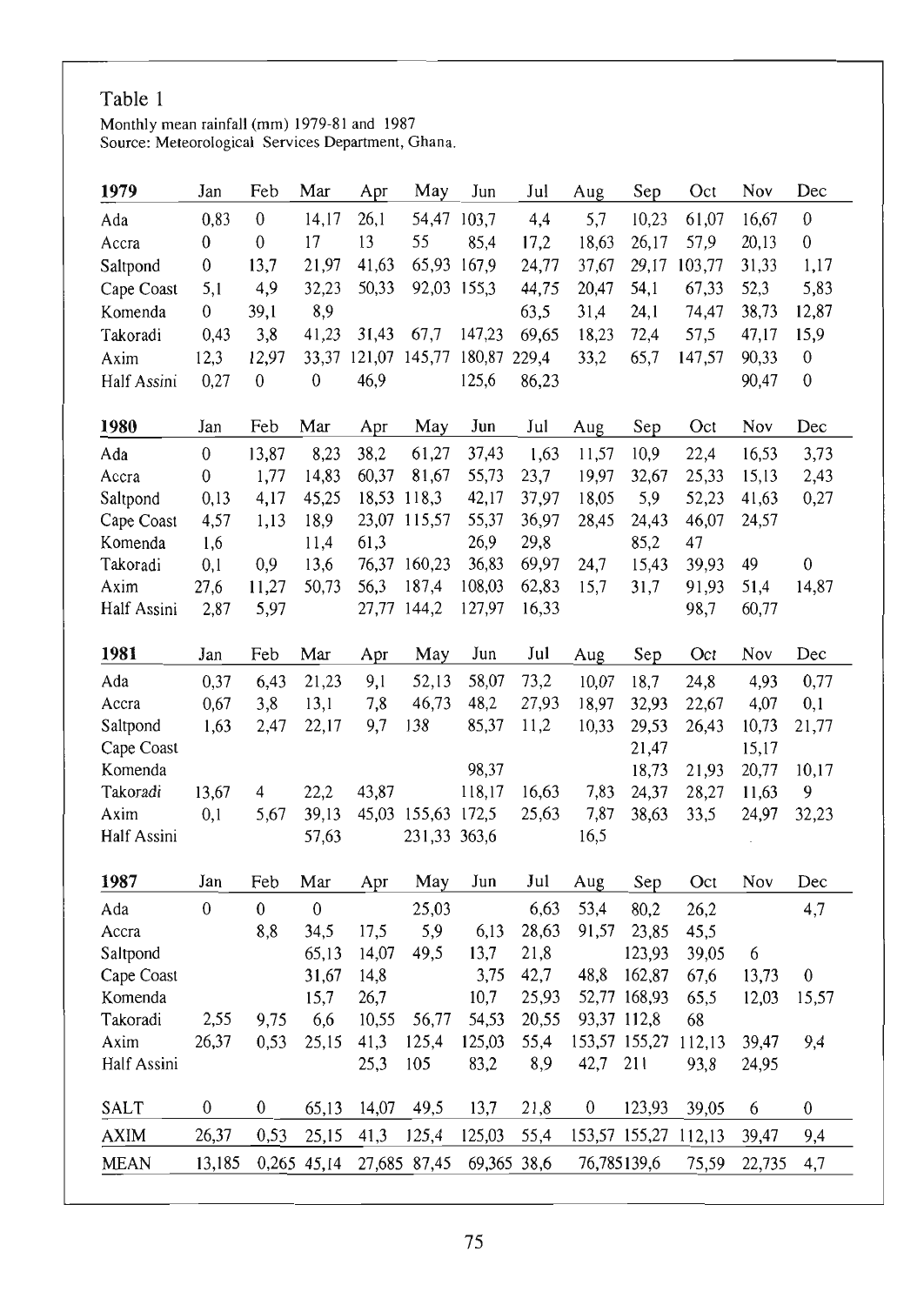| Mean monthly rainfall (mm)  |       |       |       |       |              |               |        |       |       |              |           |       |
|-----------------------------|-------|-------|-------|-------|--------------|---------------|--------|-------|-------|--------------|-----------|-------|
| Table $2(a)$ :              |       |       |       |       |              |               |        |       |       |              |           |       |
| 1971                        | Jan   | Feb   | Mar   | Apr   | May          | Jun           | Jul    | Aug   | Sep   | Oct          | Nov       | Dec   |
| Ada<br>$\ddot{\phantom{0}}$ | 1,86  | 23,28 | 20,32 | 17,69 |              | 34,88 129,03  | 39,37  | 10,50 | 5,08  | 1,61         | 8,64      | 5,93  |
| Accra                       | 0,00  | 35,81 | 19,90 | 37,00 |              | 13,63 109,47  | 20,49  | 23,28 | 21,50 | 7,45         | 6,60      | 3,47  |
| Saltpond                    | 12,70 | 4,07  | 14,82 | 48,60 |              | 24,47 182,03  | 39,29  | 7,87  | 5,17  | 0,00         | 6,86      | 4,32  |
| Cape Coast                  | 5,50  | 12,19 | 25,65 | 16,76 |              | 50,88 260,94  | 51,81  | 38,69 | 8,89  | 0,00         | 20,20     | 1,10  |
| Komenda                     |       |       |       |       |              | 198,29        | 47,41  | 14,65 | 7,79  | 1,10         | 2,67      | 4,91  |
| Takoradi                    | 11,85 | 20,83 | 27,69 | 38,10 |              | 41,83 210,82  | 35,81  | 9,31  | 2,46  | 7,87         | 23,12     | 45,30 |
| Axim                        | 2,88  | 43,10 | 47,16 | 41,49 |              | 49,78 238,00  | 75,78  | 16,09 | 12,62 | 11,01        | 33,40     | 25,40 |
| Half Assini                 |       |       |       |       |              | 312,33        | 97,71  | 58,25 | 22,41 | 9,23         | 78,11     | 55,96 |
| Table $2(b)$                |       |       |       |       |              |               |        |       |       |              |           |       |
| 1972                        | Jan   | Feb   | Mar   | Apr   | May          | Jun           | Jul    | Aug   | Sep   | Oct          | Nov       | Dec   |
| Ada                         | 0,17  | 7,20  | 20,40 | 96,40 | 11,43        | 159,26        | 1,18   | 0,00  | 5,08  | 0,56         | 9,99      | 0,42  |
| Accra                       | 0,17  | 12,45 | 20,32 | 74,55 | 13,63        | 75,44         | 0,93   | 0, 51 | 11,77 | 17,10        | 7,45      | 0,51  |
| Saltpond                    | 0,00  | 23,20 | 40,98 | 53,60 | 18,29        | 98,64         | 6,60   | 3,34  | 8,21  | 16,09        | 11,18     | 17,02 |
| Cape Coast                  |       | 36,71 | 19,56 | 59,94 | 37,93        | 58,16         | 13,21  | 6,86  | 9,57  | 5,33         | 33,36     | 34,93 |
| Komenda                     | 0,00  | 12,09 | 29,64 | 39,88 | 18,88        | 54,61         | 12,53  | 11,30 | 13,29 | 17,69        | 3,39      | 44,79 |
| Takoradi                    | 0,25  | 21,34 | 41,23 | 34,93 | 34,63        | 25,23         | 36,24  | 3,18  | 15,15 | 87,04        | 14,14     | 12,45 |
| Axim                        | 0,93  | 28,11 | 76,20 |       | 82,04 126,83 | 66,29         | 116,25 | 9,65  | 26,93 | 53,85        | 44,28     | 27,35 |
| Half Assini                 | 4,83  | 27,26 | 72,64 |       | 61,60 108,71 | 123,78        | 141,22 | 10,03 | 8,47  | 70,70        | 60,45     | 12,62 |
| Table $2(c)$                |       |       |       |       |              |               |        |       |       |              |           |       |
| 1973                        | Jan   | Feb   | Mar   | Apr   | May          | Jun           | Jul    | Aug   | Sep   | Oct          | Nov       | Dec   |
| Ada                         | 0,00  | 6,94  | 14,31 | 35,14 |              | 53,68 157,82  | 15,41  | 19,56 | 21,08 | 39,88        | 1,78      | 5,16  |
| Accra                       | 0,00  | 0,59  | 33,70 | 18,88 |              | 38,27 137,08  | 30,90  | 11,00 | 43,27 | 17,10        | 0,00      | 8,55  |
| Saltpond                    | 0,42  | 4,23  | 45,80 | 20,04 |              | 72,98 131,23  | 26,07  | 30,90 | 30,40 | 35,30        | 0,42      | 17,10 |
| Cape Coast                  | 16,34 | 15,07 | 51,56 | 28,87 |              | 51,65 146,13  | 25,40  | 32,13 |       |              | $_{0,00}$ | 0,42  |
| Komenda                     | 4,74  | 16,09 | 45,30 | 37,51 |              | 44,36 177,72  | 10,08  | 44,11 | 17,86 | 35,73        | 12,79     | 32,09 |
| Takoradi                    | 14,73 | 15,16 | 54,27 | 18,71 |              | 31,58 109,98  | 10,59  | 48,51 | 22,52 | 49,28        | 5,33      | 24,21 |
| Axim                        | 12,28 | 32,60 | 39,71 | 59,18 |              | 48,43 212,85  | 11,68  | 53,17 | 11,85 | 85,09        | 17,10     | 35,81 |
| Half Assini                 | 0,00  | 25,74 | 26,50 | 50,88 |              | 81,37 297,44  | 40,39  | 51,14 |       | 54,44 118,96 | 27,94     | 17,61 |
| Table 2(d)                  |       |       |       |       |              |               |        |       |       |              |           |       |
| 1974                        | Jan   | Feb   | Mar   | Apr   | May          | Jun           | Jul    | Aug   | Sep   | Oct          | Nov       | Dec   |
| Ada                         | 3,38  | 0,17  | 8,80  | 21,25 |              | 79,88 276,10  | 19,90  | 2,11  | 18,88 | 7,28         | 0,00      | 2,03  |
| Accra                       | 2,62  | 0,51  | 26,25 | 15,58 |              | 71,20 114,89  | 39,37  | 3,98  | 32,60 | 2,80         | 15,24     | 6,94  |
| Saltpond                    | 3,81  | 20,32 | 26,67 | 33,02 |              | 62,95 217,51  | 20,40  | 7,36  | 72,39 | 19,64        | 1,69      | 11,43 |
| Cape Coast                  | 5,42  | 14,90 | 21,59 | 28,70 |              | 124,55 304,29 | 24,64  | 3,73  | 75,18 | 4,74         | 0,00      | 12,96 |
| Komenda                     | 6,27  | 14,39 | 32,68 | 17,53 |              | 78,06 305,73  | 46,40  | 1,95  | 93,90 | 11,18        | 1,86      | 14,73 |
| Takoradi                    | 26,84 | 7,28  | 36,15 | 45,21 |              | 78,99 212,01  | 46,99  | 11,77 | 69,00 | 14,82        | 6,35      | 9,40  |
| Axim                        | 1,27  | 21,08 | 57,57 | 17,27 |              | 107,10 396,66 | 154,94 | 8,98  | 57,49 | 43,27        | 22,86     | 31,92 |

Half Assini 14,31 12,28 43,09 25,40 65,19 299,72 177,29 21,76 50,63 30,40 43,10 5,67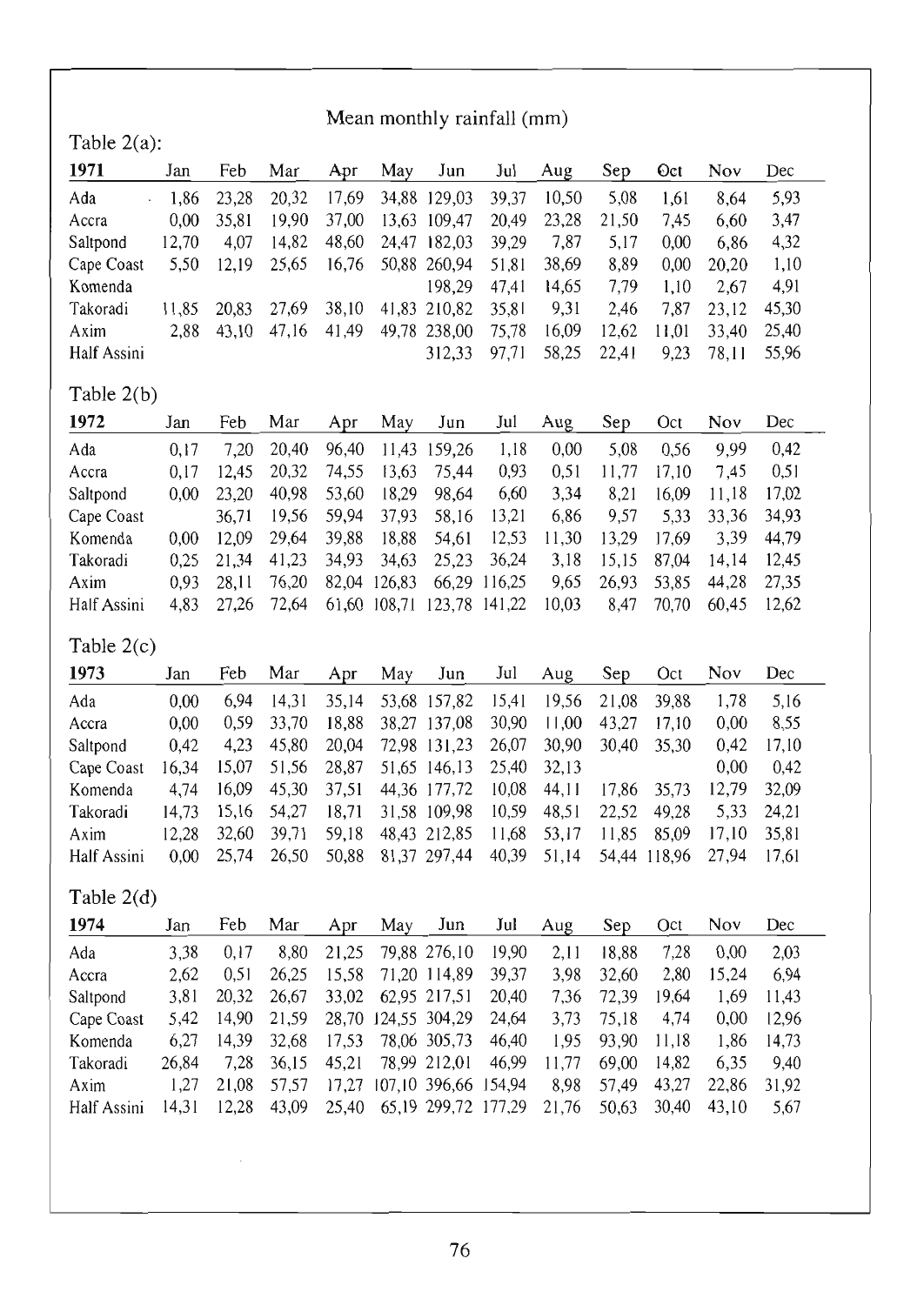## Table 2(e)

| 1975        | Jan               | Feb   | Mar   | Apr   | May                        | Jun                 | Jul         | Aug   | Sep   | Oct                               | Nov          | Dec.  |
|-------------|-------------------|-------|-------|-------|----------------------------|---------------------|-------------|-------|-------|-----------------------------------|--------------|-------|
| Ada         | $0.00 -$          | 32.51 | 18.63 | 41,40 |                            | 35,98 138,60        | 25,06       | 0.08  |       | 0,00 187,96 165,10 150,71         |              |       |
| Accra       | 0.00 <sub>1</sub> | 23.79 | 26,84 | 22,77 | 46,14                      | 90,42               | 18.63       |       |       | 2,29 378,46 93,13 548,64 481,75   |              |       |
| Saltpond    | 0.00              | 17.36 | 27.35 | 17,44 | 56,98                      | 77.56               | 19.22       |       |       | 5,00 36,41 279,40 866,99 34,71    |              |       |
| Cape Coast  | 0.00 <sub>1</sub> | 32.51 | 30,99 | 17,27 | 60.79                      | 83.57               | 29,21       |       |       | 8,64 269,24 559,65 657,86 324,27  |              |       |
| Komenda     | 0.25              | 16.76 | 51.23 | 7.62  | 94,66                      |                     | 26,16 36,07 | 30.26 |       | 13.55 393.70 839.05               |              | 13.55 |
| Takoradi    | 0.00              | 10.58 | 29.97 | 19.47 | 92.54                      | 63.42               | 92.79       | 6.94  | 74,51 |                                   | 75.351111.67 | 23.71 |
| Axim        | 5.25              | 23.88 | 51.90 | 25,15 |                            | 86,62 210,65 147,06 |             |       |       | 10,58 156,63 572,351108,29 567,27 |              |       |
| Half Assini | 0.00 <sub>1</sub> | 16.34 | 36.66 |       | 18,88 149,01 191,01 118,53 |                     |             |       |       | 20,49 679,871115,911348,74 212.51 |              |       |

# Table 2(t)

| 1976        | Jan               | Feb   | Mar   | Apr   | May                        | Jun   | Jul   | Aug   | Sep  | Oct   | Nov   | Dec.  |
|-------------|-------------------|-------|-------|-------|----------------------------|-------|-------|-------|------|-------|-------|-------|
| Ada         | 0.00 <sub>1</sub> | 14.87 | 21,67 | 50.57 | 38.73                      | 25,77 | 0.10  | 8.73  | 0.60 | 21.15 | 0.25  | 3.73  |
| Accra       | 0.00              | 16.10 | 15,40 | 44,27 | 16.73                      | 39,97 | 4.00  | 0.77  | 5.53 | 33.33 | 7.60  | 0,33  |
| Saltpond    | 0.00 <sub>1</sub> | 49.13 | 19.73 | 73.17 | 32,73                      | 28.57 | 2,33  | 25.93 | 1.43 | 5.50  | 3.30  | 1.90  |
| Cape Coast  | 0.00 <sub>1</sub> | 23.37 | 46.25 | 40.30 | 65.20                      | 44.67 | 1.33  | 20,67 | 0.20 | 12,90 | 22.20 | 4.30  |
| Komenda     | 0.00              | 9.90  | 26.57 | 58.73 | 43,53                      | 46.10 | 0.43  | 22,33 | 2.90 | 10.80 | 7.53  |       |
| Takoradi    | 0.17              | 15.93 | 22.53 | 61,57 | 77,20                      | 84,27 | 37.13 | 17.30 | 0.77 | 12.73 | 18,40 | 16.70 |
| Axim        | 2.47              | 38.27 |       |       | 65.47 111.70 179.80 177.40 |       | 9,40  | 24,20 | 0.80 | 18.47 | 60.87 | 38.10 |
| Half Assini | 0.77              | 18.97 |       |       | 34,47 155,50 155,80 273,47 |       | 23,00 | 0.30  | 1.55 | 28.13 | 33,60 | 56.30 |

# Table 2(g)

| 1977        | Jan   | Feb   | Mar   | Apr   | May   | Jun          | Jul  | Aug  | Sep   | Oct   | Nov   | Dec.  |
|-------------|-------|-------|-------|-------|-------|--------------|------|------|-------|-------|-------|-------|
| Ada         | 4.33  | 0.00  | 1.97  | 37.00 | 33,50 | 10.33        | 0.37 | 0.43 | 9.47  | 25.23 | 9.47  | 0.00  |
| Accra       | 1.33  | 3.80  | 8.20  | 36,03 | 24,47 | 18.40        | 0.87 | 4.80 | 2.47  | 40.43 | 2.47  | 4.30  |
| Saltpond    | 7.30  | 14.00 | 7.20  | 47,50 | 33.23 | 66.40        | 2.70 | 4.40 | 4.07  | 14.97 | 4.07  | 0.10  |
| Cape Coast  | 28.70 | 3,07  | 25,45 | 20,10 | 18,95 | 90,93        | 3.63 | 2.20 | 2.97  | 13.17 | 2.97  | 0.93  |
| Komenda     |       | 0.00  | 21.33 | 66.95 | 22,30 | 78.93        | 1.65 | 3.37 |       | 12.83 |       |       |
| Takoradi    | 22.50 | 3.90  | 21,07 | 21,27 | 39.73 | 63,10        | 1.70 | 4.17 | 20.50 | 4.53  | 20.50 | 5.93  |
| Axim        | 8.60  | 3.77  | 55.17 | 54,30 | 68,13 | 99.17        | 2.40 | 1.97 | 47,20 | 35.33 | 47.20 | 12.37 |
| Half Assini | 0.33  | 13.95 | 31,00 | 30,83 |       | 36,60 222,93 | 3.90 | 4.37 | 76.77 | 26.53 | 76.77 | 13.50 |

## Table 2(h)

| 1978        | Jan   | Feb   | Mar   | Apr   | May                  | Jun   | Jul                 | Aug   | Sep   | Oct          | Nov   | Dec   |
|-------------|-------|-------|-------|-------|----------------------|-------|---------------------|-------|-------|--------------|-------|-------|
| Ada         | 18.20 | 12.37 | 14.80 | 60,77 | 70.30                | 7.63  | 0.10                | 0.00  | 3.47  | 7.17         | 2.80  | 0.00  |
| Accra       | 0.10  | 3.40  | 0.93  | 40.50 | 104,20               | 37,97 | 7.17                | 1,57  | 7.83  | 18.30        | 0.10  | 0.00  |
| Saltpond    |       | 11.20 | 4.85  | 50.53 | 120.40               | 35,03 | 12,80               | 1,50  | 10.33 | 16.03        | 29,57 | 0.40  |
| Cape Coast  | 18.47 | 20,70 | 5.00  | 38,03 | 75,00                | 65.17 | 7.13                | 3.10  | 3.45  | 39.27        | 12.10 | 2.30  |
| Komenda     |       |       |       | 44.20 |                      | 0.00  | 0.00                | 10.70 | 18.95 | 28.65        | 7.60  | 3.10  |
| Takoradi    | 7.87  | 4.73  | 11.37 | 41.13 | 82,35                | 68.20 | 13,40               | 24.80 | 6.37  | 57.47        | 35,00 | 15.70 |
| Axim        | 8.33  | 50.87 | 66.90 |       | 124,27 312,05 132,70 |       | 19.03               | 15,80 |       | 17,73 127,83 | 25.57 | 7.17  |
| Half Assini |       | 26,40 | 1.10  | 43.70 |                      |       | 76,75 189,70 495,80 | 4,60  | 4.20  | 17,17        |       | 13.80 |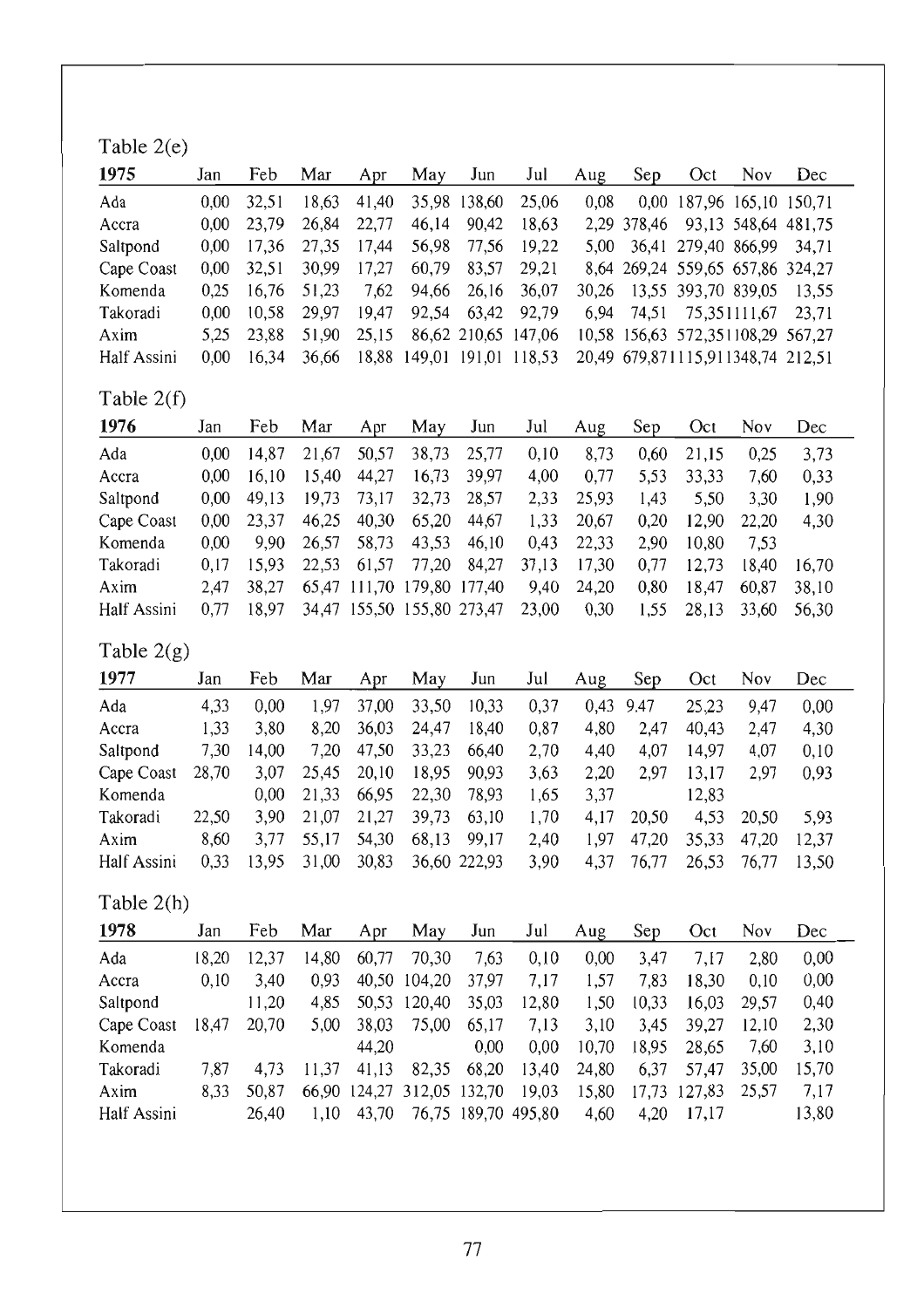### Table 3

River discharge  $(m^3/s)$  and sediment transport (tons/day) at seven (7) stations in Ghana Source: Water Resources Research Institute, Ghana

#### (a) STATION : JUMORO

| RIVER       | İ     | TANO            |        |           |
|-------------|-------|-----------------|--------|-----------|
| WATER       | TEMP. | DISCHARGE CONC. |        | S/TRANS   |
| <b>DATE</b> | (°C)  | $(m^3s^{-1})$   | (mg/l) | (ton/day) |
| 21JA        | 29    | 1,7             | 10     | 1,5       |
| 11FE        | 30    | 0,57            | 20     | 0,98      |
| 11MA        | 31    | 0,96            | 57     | 4,7       |
| 7AP         | 29    | 0,57            | 60     | 3         |
| 13MY        | 30    | 1,44            | 122    | 15        |
| 9JU         | 30    | 2,32            | 10     | 2         |
| 7JY         | 29    | 16,79           | 68     | 99        |
| 24JY        | 30    | 5,32            | 72     | 33        |
| 14AU        | 29    | 16,79           | 135    | 196       |
| 2OC         | 27    | 164,18          | 85     | 1210      |
| 22OC        | 28    | 136,32          | 24     | 283       |
| 27NO        | 30    | 6,99            | 94     | 57        |
| 14DE        | 30    | 4,36            | 120    | 45        |
| 12FE        | 29    | 1,19            | 36     | 3,7       |
| 16MA        | 25    | 10,99           | 17     | 16        |
| 24AP        | 30    | 4,36            | 20     | 7,5       |
| 18MY        | 31    | 5,32            | 32     | 15        |
| 16JU        | 29    | 23,87           | 93     | 192       |
| 21JY        | 27    |                 | 53     |           |
| 18AU        | 27,5  | 7,59            | 46     | 30        |
| 15SE        | 27    | 47,8            | 93     | 384       |
| 11OC        | 26    |                 | 40     |           |
| 27OC        | 28,5  | 36,1            | 88     | 274       |

#### (b) STATION : DOMINASE  $\cdot$  ANKORRA DIVED

| <b>NI V EN</b> |       | ANNODNA         |        |           |
|----------------|-------|-----------------|--------|-----------|
| <b>WATER</b>   | TEMP. | DISCHARGE CONC. |        | S/TRANS   |
| DATE           | (°C)  | $(m^3s^{-1})$   | (mg/l) | (ton/day) |
| 23JA           | 22    | 26,34           | 115    | 262       |
| 13FE           | 30    | 29,74           | 993    | 2550      |
| 13MA           | 31    | 37,1            |        |           |
| 6AP            | 31    | 31,2            | 352    | 949       |
| 6MY            | 30    | 32,85           | 320    | 908       |
| 2JU            | 27    | 23,22           | 41     | 82        |
| 2JY            | 27    | 32,43           | 65     | 182       |
| 5JY            | 27    | 32,85           | 73     | 207       |
| 1 A U          | 29    | 41,35           | 74     | 264       |
| 8OC            | 27    | 104,85          | 70     | 997       |
| 8NO            | 29    | 24,78           | 85     | 182       |
| 2DE            | 29    | 18,69           | 136    | 220       |
| 1FE            | 30    | 20,1            | 46     | 80        |
| 1MA            | 30    | 34,55           | 87     | 260       |
| 3AP            | 29    | 35,4            | 308    | 942       |
| 9MY            | 29    | 26,33           | 159    | 362       |
| 14JU           | 27    | 43,89           | 93     | 353       |
| 21JY           | 25,5  | 22,09           | 56     | 107       |
| 17AU           | 27    | 20,67           | 73     | 130       |
| 16SE           | 26,5  | 27,75           | 78     | 187       |
| 12OC           | 26,5  | 93,73           | 99     | 802       |
| 28OC           | 26    | 45,59           | 89     | 351       |
|                |       |                 |        |           |

#### (c) STATION : BEPOSO/DABOASI **RIVER**  $: **PRA**$ WATER TEMP. DISCHARGE CONC. S/TRANS  $(°C)$  $(m^3s^{-1})$ **DATE**  $(mg/l)$  $(ton/day)$  $23JA$  $31$ 50.06 221 956 9FE 32 29,765 206 530 10MA 32 53,55  $\mathbf{0}$ 7920 32 176,92 518  $10AP$ 32 7MY 154,2 112 1490  $3JU$  $31$ 133,46 298 3440 29 209,26 6JY  $141$ 2550 29 348,01 108 3250 5JY 5AU 27 323,38 192 5360 1139,89 4OC 26 178 17500  $3NO$ 227,27 76 1490  $\overline{\phantom{a}}$ 85 1038,95 7630 **8NO** 31 152 2030  $2DE$  $31$  $154,21$  $1JA$ 30 54 Ĭ.  $1FE$ 32 56  $\centerdot$ J. 7MA 30 156  $\overline{a}$  $\overline{a}$

÷,

Ĭ.

 $\overline{a}$ 

 $\overline{a}$ 

 $\overline{a}$ 

L,

Ĭ.

L,

40

133

109

81

90

89

219

101

 $\overline{a}$ 

 $\overline{a}$ 

l,

Ĭ.

 $\overline{a}$ 

L.

 $\overline{a}$ 

Ĭ.

#### **STATION: MANKESIM**  $(d)$  $PIVED$  $.$  OCHI AMIS A

4AP

17MY

 $14JU$ 

 $23JY$ 

19AU

16SE

 $10OC$ 

26OC

30

30

28

26

27,5

 $27,3$ 

26

28

|                  | <b>KIV CK</b> | UUTII AIVIIDA   |        |           |
|------------------|---------------|-----------------|--------|-----------|
| WATER            | TEMP.         | DISCHARGE CONC. |        | S/TRANS   |
| <b>DATE</b>      | (°C)          | $(m^3s^{-1})$   | (mg/l) | (ton/day) |
| 3AP              | 32            | 2,94            | 32     | 8,1       |
| 7MY              | 30            | 3,45            | 166    | 49        |
| 5JU              | 30            | 1,93            | 31     | 5,1       |
| 3JY              | 28            | 6,28            | 120    | 64        |
| 25JY             | 28            | 2,27            | 96     | 19        |
| 7AU              | 27            | 23,53           | 106    | 215       |
| 4SE              | 28            | 10,42           | 69     | 62        |
| 24SE             | 29            | 175,25          | 50     | 757       |
| 15OC             | 29            | 85,21           | 37     | 272       |
| 20 <sub>NO</sub> | 31            | 3,88            | 124    | 42        |
| 12DE             | 29            | 7,11            | 139    | 85        |
| 21JA             | 32            | 1,1             | 39     | 3,7       |
| 10FE             | 30            | 1,42            | 60     | 7,4       |
| 15MA             | 31            | 1,93            | 21     | 3,5       |
| 17MY             | 32            | 2,66            | 123    | 28        |
| 5JU              | 27            | 5,97            | 61     | 31        |
| 22JY             | 26            | 2,66            | 65     | 15        |
| 19AU             | 29            | 1,93            | 48     | 8         |
| 14SE             | 26            | 9,32            | 152    | 122       |
| 10OC             | 27            | 56,38           | 89     | 434       |
| 26OC             | 28            | 17,08           | 93     | 137       |